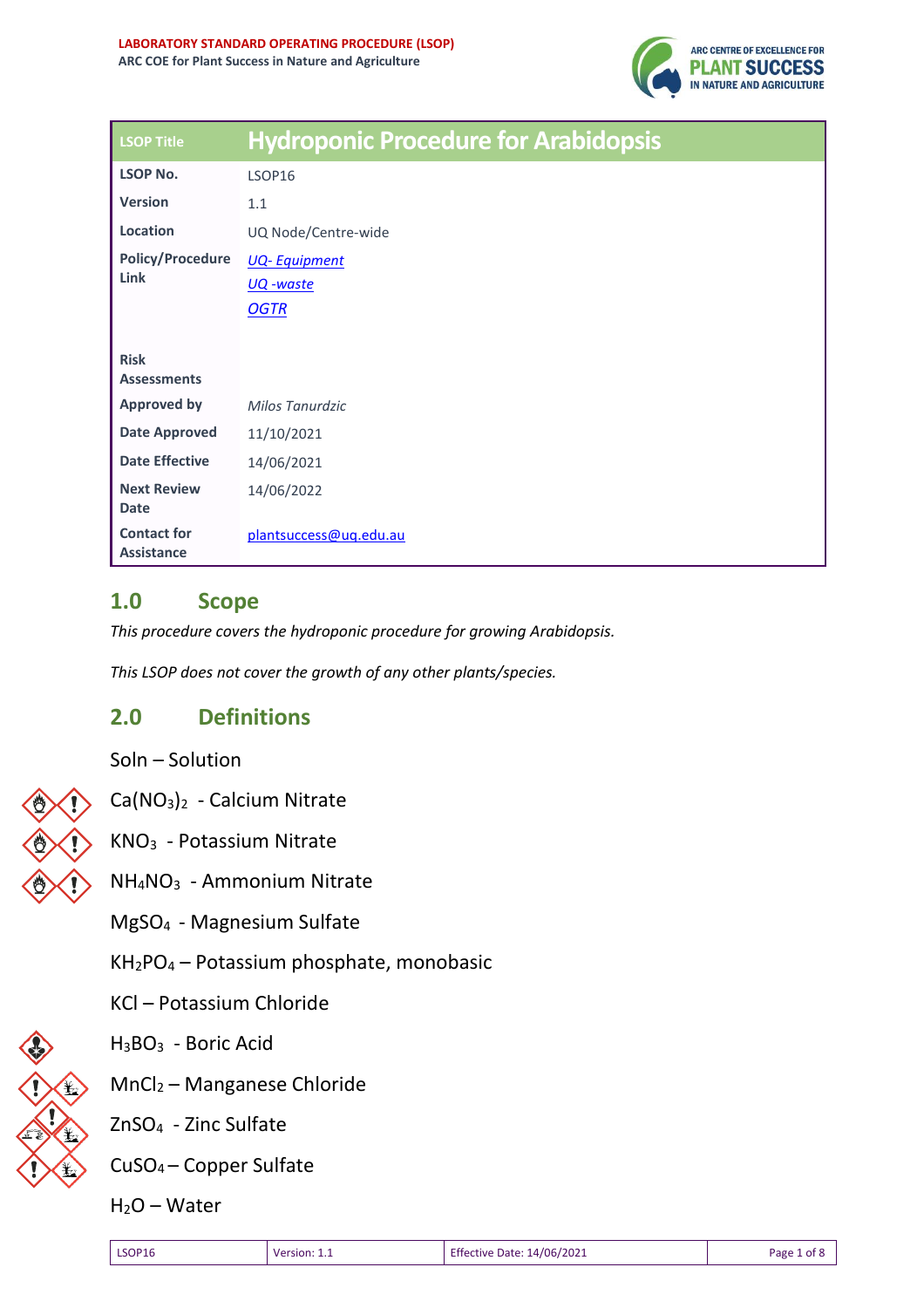

- CoCl<sup>2</sup> Cobalt Chloride
- $Co(NO<sub>3</sub>)<sub>2</sub> Cobalt Nitrate$
- ddH2O Double Distilled Water
- $(NH_4)_6MO_7O_{24}$  Ammonium Heptamolybdate
- MoO<sup>3</sup> Molybdenum Oxide
- Fe-EDTA Ferric EDTA
- EDTA Ethylenediaminetetraacetic acid
- KOH Potassium Hydroxide
- NaOH Sodium Hydroxide
- MES 2-(N-morpholino) ethane sulfonic acid, a buffering agent



# **3.0 Materials and Equipment**

- 1. Hoagland's nutrient solution, pH 5.8 6.0 (see recipe below)
- 2. Rock wool
- 3. 1.5 ml microcentrifuge tubes
- 4. Sealed plastic boxes with transparent lid, dimensions 12x8x6.5 cm (LxWxH)
- 5. Rack to hold 1.5 mL microcentrifuge tubes.
- 6. Controlled environment growth chamber
- 7. Cork borer, 8 mm diameter
- 8. Forceps
- 9. Autoclave
- 10. Balance
- 11. Growth Cabinets

## **4.0 Prescribed Actions**

| <b>LSOP16</b><br>√∩r | prsior<br>--<br>________ | Effective Date: 14/06/2021 | Page |
|----------------------|--------------------------|----------------------------|------|
|----------------------|--------------------------|----------------------------|------|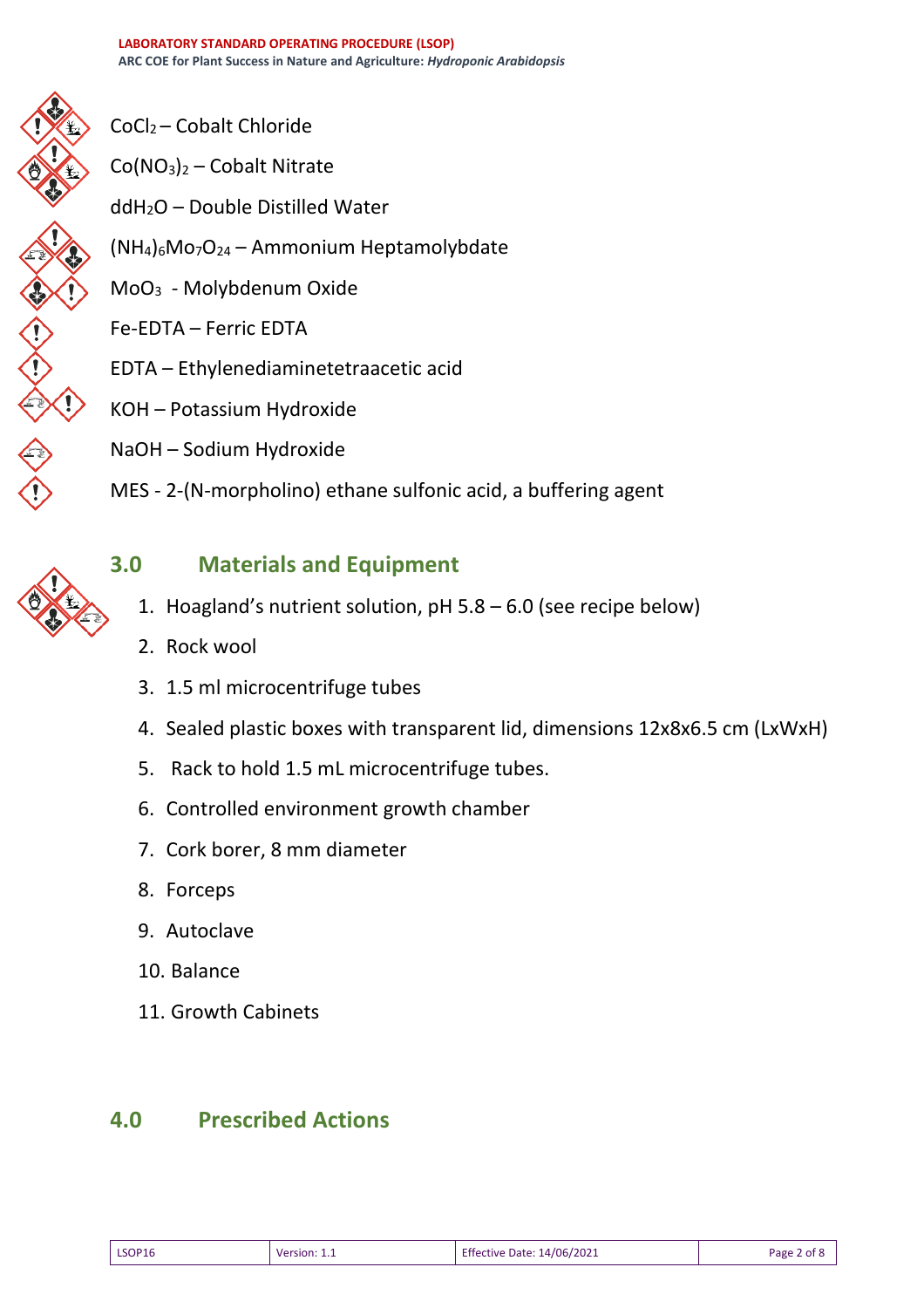- 1. Plan how many plants you will need for the experiment. 2-4 adult plants can be fitted per box (Figure 1; see appendix A). Make around 30% or more number of plants to what is needed in case of plant failure.
- 2. Using scissors or a hot scalpel blade, cut off the cap and the bottom 5 mm (or so) from each microcentrifuge tube (1.5 mL).
- 3. Cut slices of rock wool of 2 to 2.2 cm in height, flush them with abundant tap water and saturate with water at the pH wanted  $(5.8 - 6.0)$ .
- 4. Make rock wool cylinders using a cork borer (8 mm diameter). Very gently bore the rock wool by rotating the puncher left and right. Make your cylinders where vertical patterns are clear. The cylinders need to be pushed from inside the borer with a suitable implement. Please do so carefully to avoid compaction. Make as many cylinders as microcentrifuge tubes (Figure 2; see appendix A).
- 5. Place cylinders in each tube, levelled with the top of the tube. Again, do not compress the rock wool.
- 6. Autoclave the tubes with the wet rock wool cylinders inside.
- 7. Pour 145 mL of 0.25X Hoagland's hydroponic solution per box. Excess of solution can flood the seeds and avoid root penetration. Fill all the racks with tubes containing rock wool (24 per box).
- 8. Place seeds into a rabbit packet and wet it with 100% ethanol inside a laminar flow. Place the packet vertically and change position to allow fast drying. Do not use ethanol in excess.
- 9. Sow seeds directly from the packet by gently tapping it and deposit  $7 10$ seeds onto the rockwool per tube. Alternatively wet the tip of a sterile toothpick or fine forceps, pick up seeds and deposit on the rock wool.
- 10. Close the boxes with sown seeds and stratify at 4°C for three days.
- 11. Move boxes to a growth cabinet at 60% RH, 21/16°C day/night, and 14-16 h light.

*NB: If possible use less than 100 μmol photons m-2sec-1 light intensity during the first week of growth. If you have access to a cabinet with multiple shelfs, turn off the closest top light and use light from one shelf upper.* 

*NB: From day 7 use light back to normal. Otherwise use 100-200 μmol photons m-2sec-1 for all the period.*





| LSOP16 | Version: 1.1 | Effective Date: 14/06/2021 | Page 3 of 8 |
|--------|--------------|----------------------------|-------------|
|        |              |                            |             |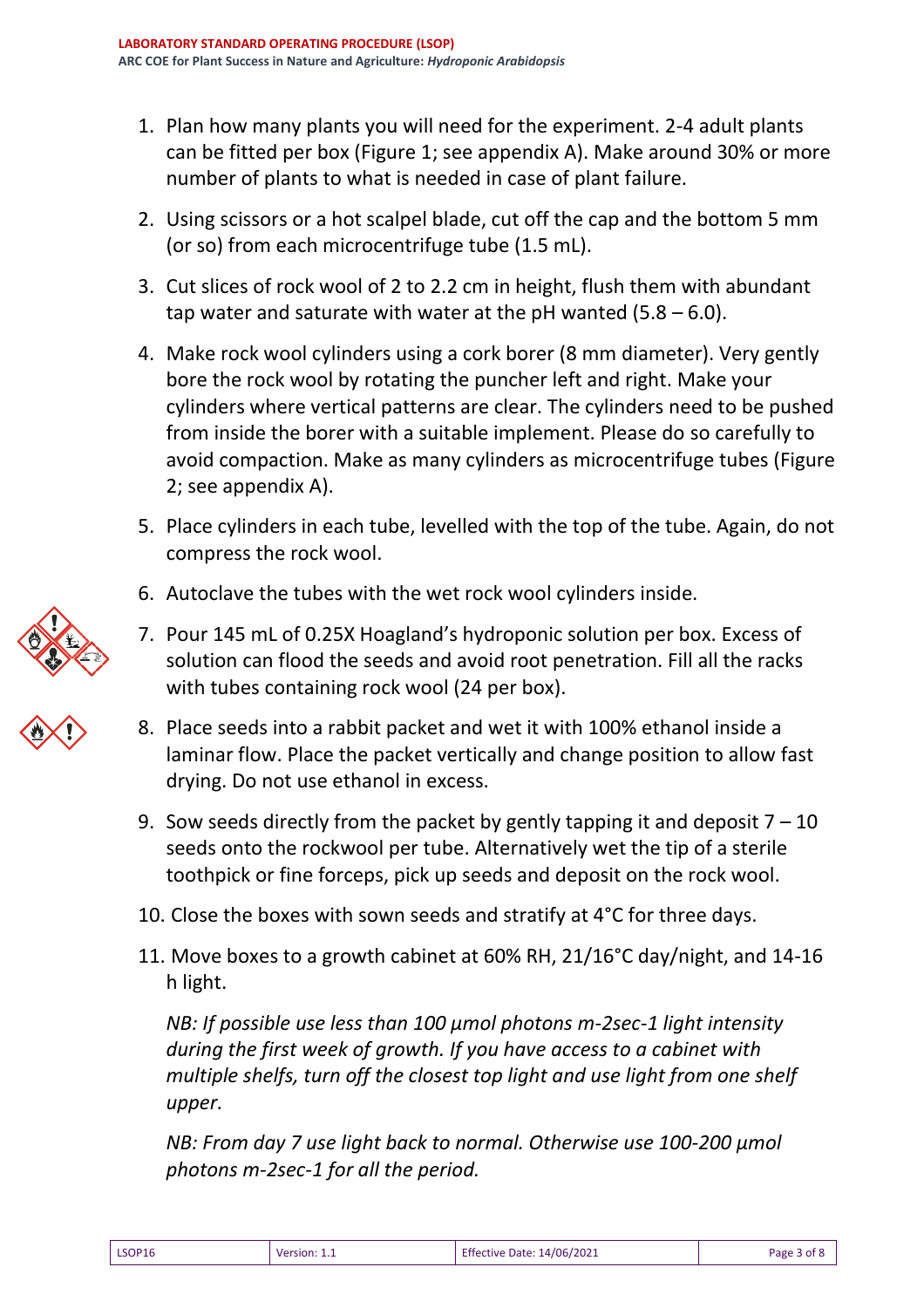12. Maintain lids closed and open gradually from day 7. This avoids seedlings to stress. Do so by placing a 1 mL pipette tip from the first line of small rack holes backwards each day for three days.



- 13. During the first 10 days the bottom of the tubes need to touch the solution. Use 145 mL of solution for full boxes and top up with 0.25X Hoagland's if solution is close to 115 mL during the first 10 days.
- 14. When lids are removed (day 10) replace the solution with 0.5x Hoagland's.
- 15. Thin plants with forceps to obtain one per tube. It can be done at day 10, but recommended at day 16 (Figure 2B; see appendix A). This also allows having longer seedlings.



- 16. After thinning change to 2 or 4 plants per box depending on your experiment. 165 mL of 0.5x Hoagland's per box is recommended. Change solution every 5 d, and from week 4 every 3 d.
- 17. In order to increase strigolactone production, phosphate (Pi) can be reduced to 10%. Start giving low Pi after roots are floating in the solution. If low Pi is given before roots are out of the tubes, plants are greatly affected and they do not recover. Do so when plants are bigger than 6 true leaves (around 3 weeks), their growth is not greatly affected and purpling of leaves appear when older.

|  | <b>LSOP16</b> | Version | 14/06/2021<br>Date:<br><b>Ettective</b> | . .<br>Page |
|--|---------------|---------|-----------------------------------------|-------------|
|--|---------------|---------|-----------------------------------------|-------------|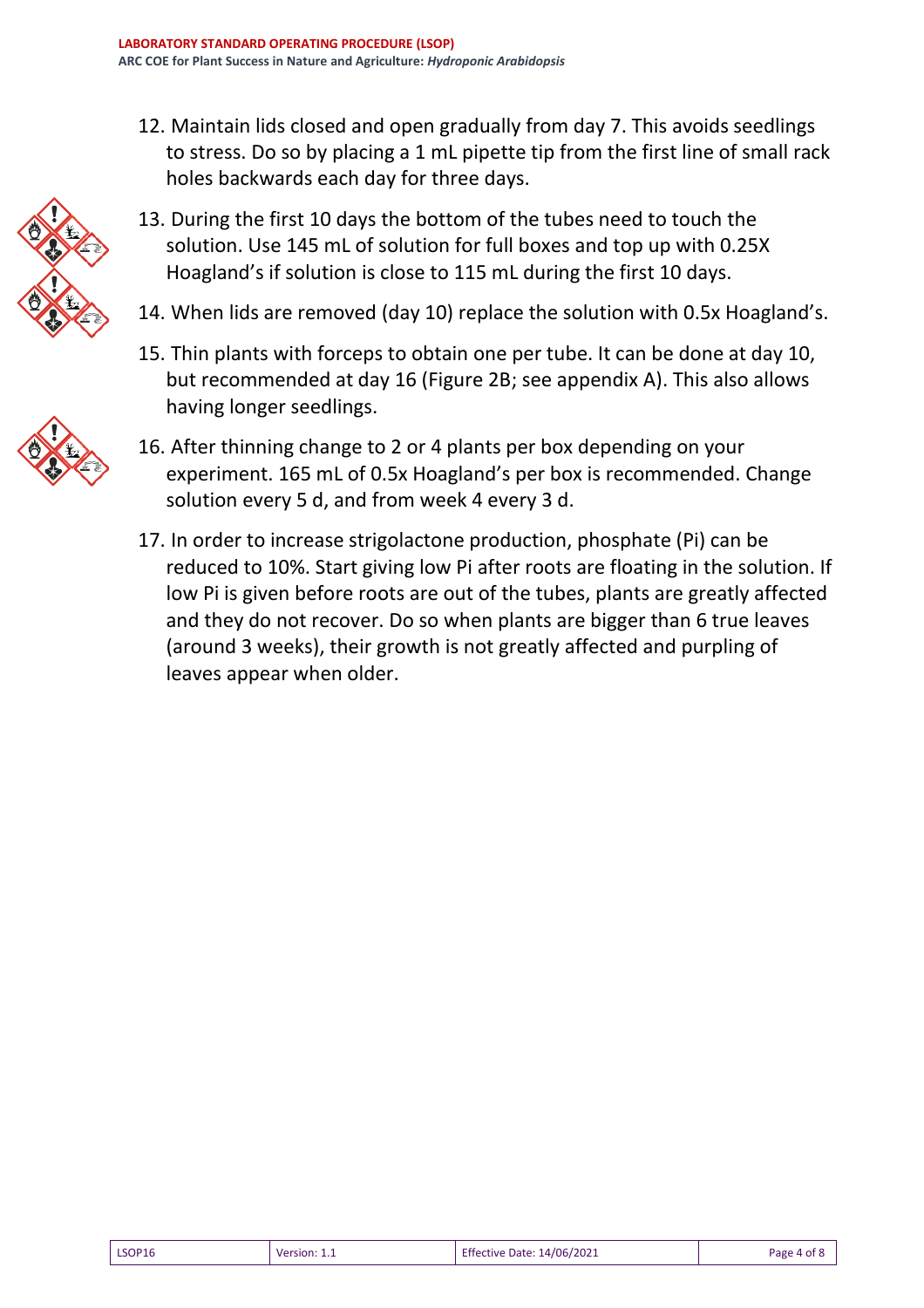# **5.0 Appendix A**



Figure 1. Arabidopsis lbo plants (5 weeks old) grown in hydroponics using this protocol.



Figure 2. Set up of hydroponics using this protocol. A: Rockwool plugs obtained using a cork borer (8 mm diameter); B: Arabidopsis seedlings (ws-4; 14 days old) grown in hydroponics before thinning.

| <b>LSOP16</b> | Version: 1.1 | Effective Date: 14/06/2021 | Page 5 of 8 |
|---------------|--------------|----------------------------|-------------|
|---------------|--------------|----------------------------|-------------|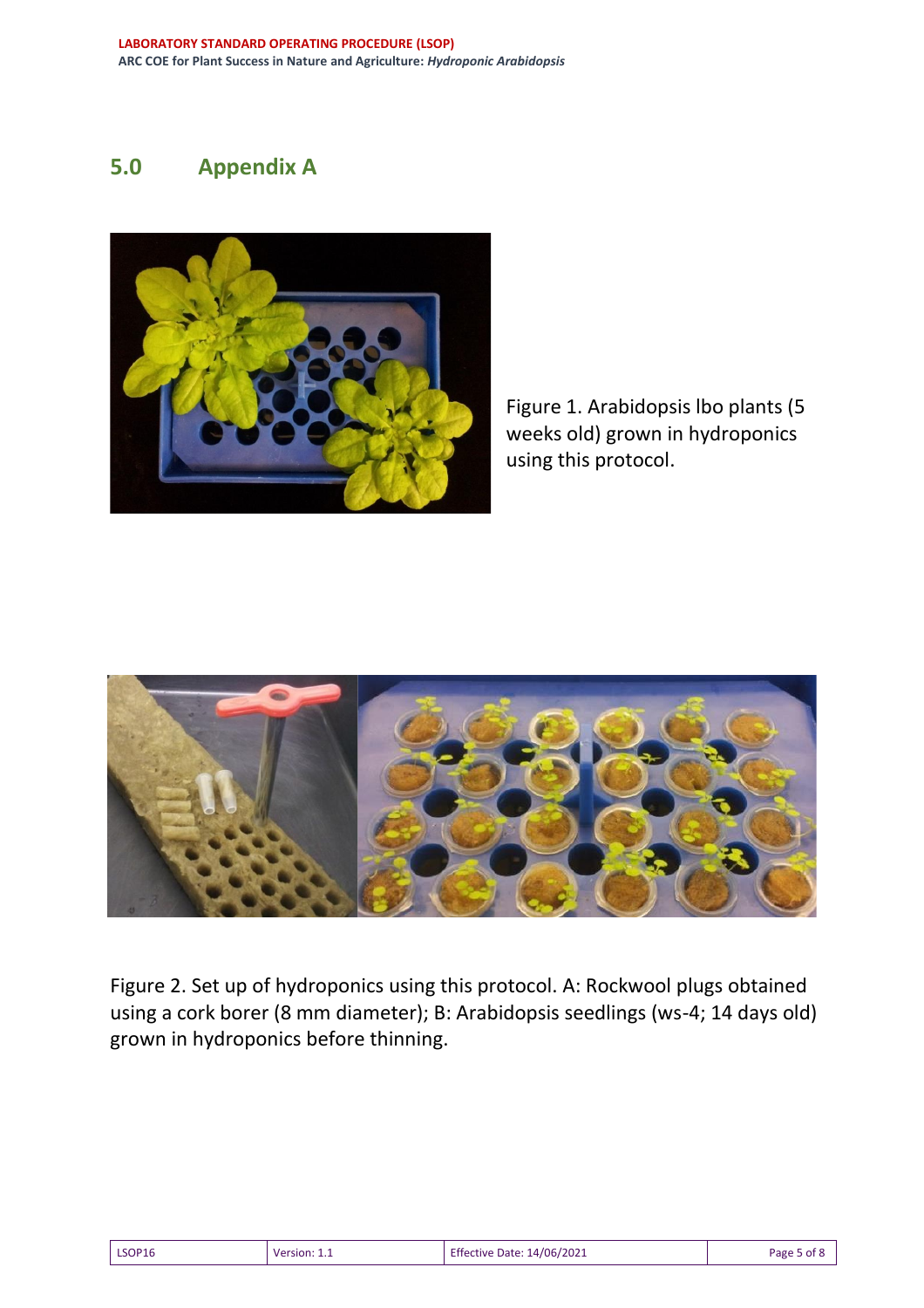### **6.0 Appendix B**



- Use MilliQ water to prepare
- Store Solutions I and II at room temperature and all others at 4°C
- Autoclave all solutions (except solution I) using a cycle with 15 min @ 121°C

### Stock Solutions

- 1. Stock solution I (500x): 1 M Ca( $NO<sub>3</sub>$ )<sub>2</sub> x 4 H<sub>2</sub>O 236.2 g/L, filter-sterilise
- 2. Stock solution II (500x): 1 M KNO<sub>3</sub> 101.1 g/L, autoclave
- 3. Stock solution III (1000x): 0.5 M  $NH_4NO_3$  40.0 g/L, autoclave
- 4. Stock solution IV (500x): 0.25 M MgSO<sub>4</sub> x 7 H<sub>2</sub>O 61.6 g/L, autoclave
- 5. Stock solution V (1000x): 0.25 M  $KH_2PO_4$  34.0 g/L, autoclave
- 6. Stock solution VI (5000x): 0.25 M KCl 18.6 g/L, autoclave

## Micro element stock soln. (2000x):

- 1.  $0.004$  M MnCl<sub>2</sub> x 4 H<sub>2</sub>O 0.396 g
- 2. 0.004 M ZnSO<sub>4</sub> x 7 H<sub>2</sub>O 0.575 g
- 3. 0.001 M CuSO<sup>4</sup> x 5 H2O 0.125 g
- 4. 0.0003 M CoCl<sub>2</sub> x 6 H<sub>2</sub>O 0.036 g or Co(NO<sub>3</sub>)<sub>2</sub> x 6 H<sub>2</sub>O 0.0758 g
- 5. 0.00015 M (NH<sub>4</sub>)<sub>6</sub>Mo<sub>7</sub>O<sub>24</sub> x 4 H<sub>2</sub>O 0.093 g or MoO<sub>3</sub> 0.076 g
- 6. add 500ml ddH2O, autoclave

## 10 mM Fe-EDTA stock soln. (250x):

- 1. 367.1 mg/ 100ml Fe-EDTA
- 2. Autoclave

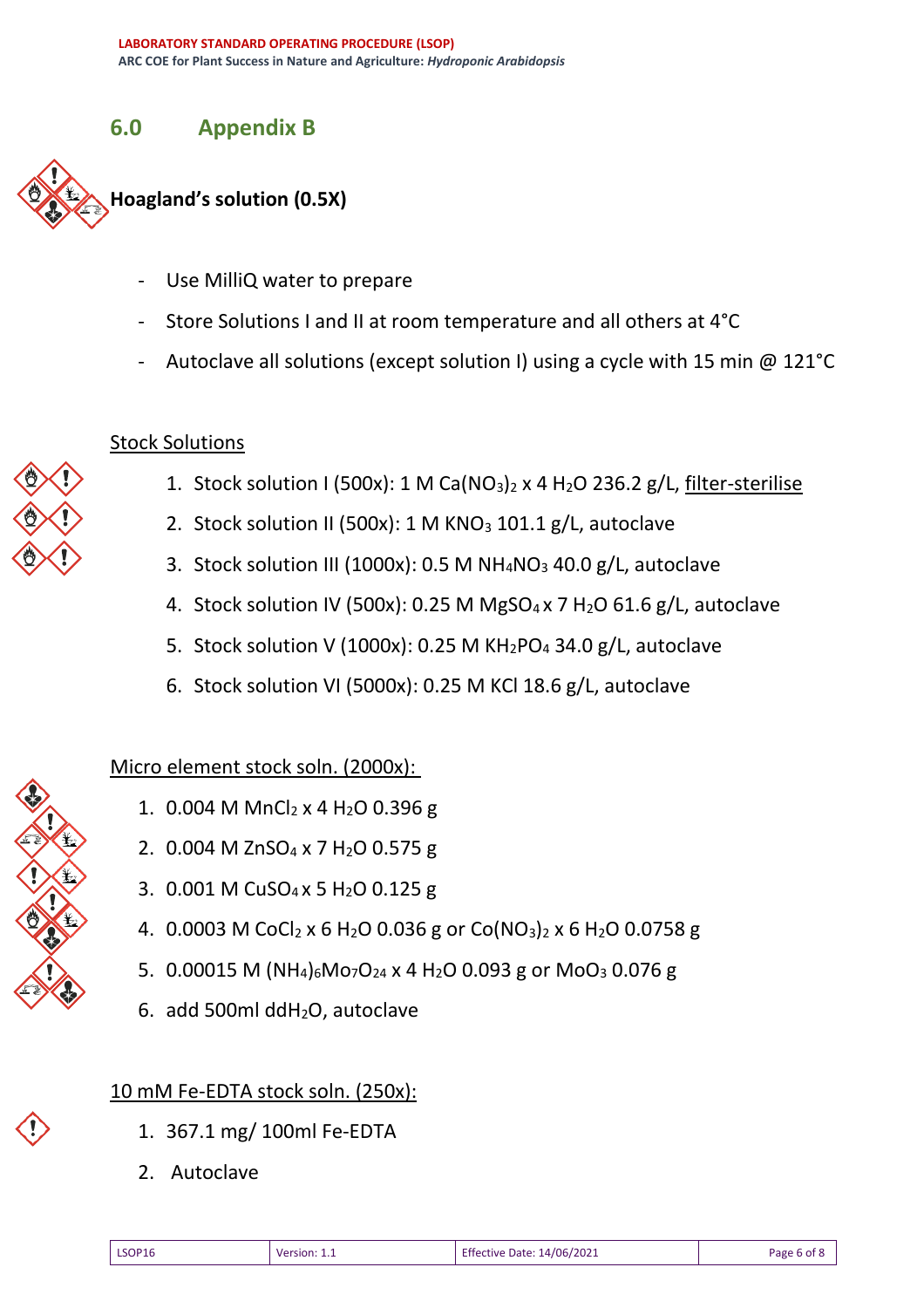3. Check pH if it is not dissolving and adjust pH to 8.0 using 5N KOH or 1N NaOH (if you want to get some Na+ ions into your solution).

#### For 10 L of Hoagland's solution (0.5X):

- 1. Dissolve 5 g MES in 8 L milliQ water and add, while mixing
- 2. Stock solution I 20 ml
- 3. Stock solution II 20 ml
- 4. Stock solution III 10 ml
- 5. Stock solution IV 20 ml
- 6. Stock solution V 10 ml
- 7. Stock solution VI 2 ml
- 8. Micro elements 5 ml
- 9. Fe-EDTA 40 ml
- 10. Adjust the pH of the solution with 5N KOH to pH 5.8 6.0.

Waters M.T., Nelson D.C., Scaffidi A., Flematti G.R., Sun Y.K., Dixon K.W., Smith S.M. (2012). Specialisation within the DWARF14 protein family confers distinct responses to karrikins and strigolactones in Arabidopsis. Development 139 (7): 1285-95.

| Effective Date: 14/06/2021<br><b>LSOP16</b><br>Version: 1.1 | Page 7 of 8 |
|-------------------------------------------------------------|-------------|
|-------------------------------------------------------------|-------------|